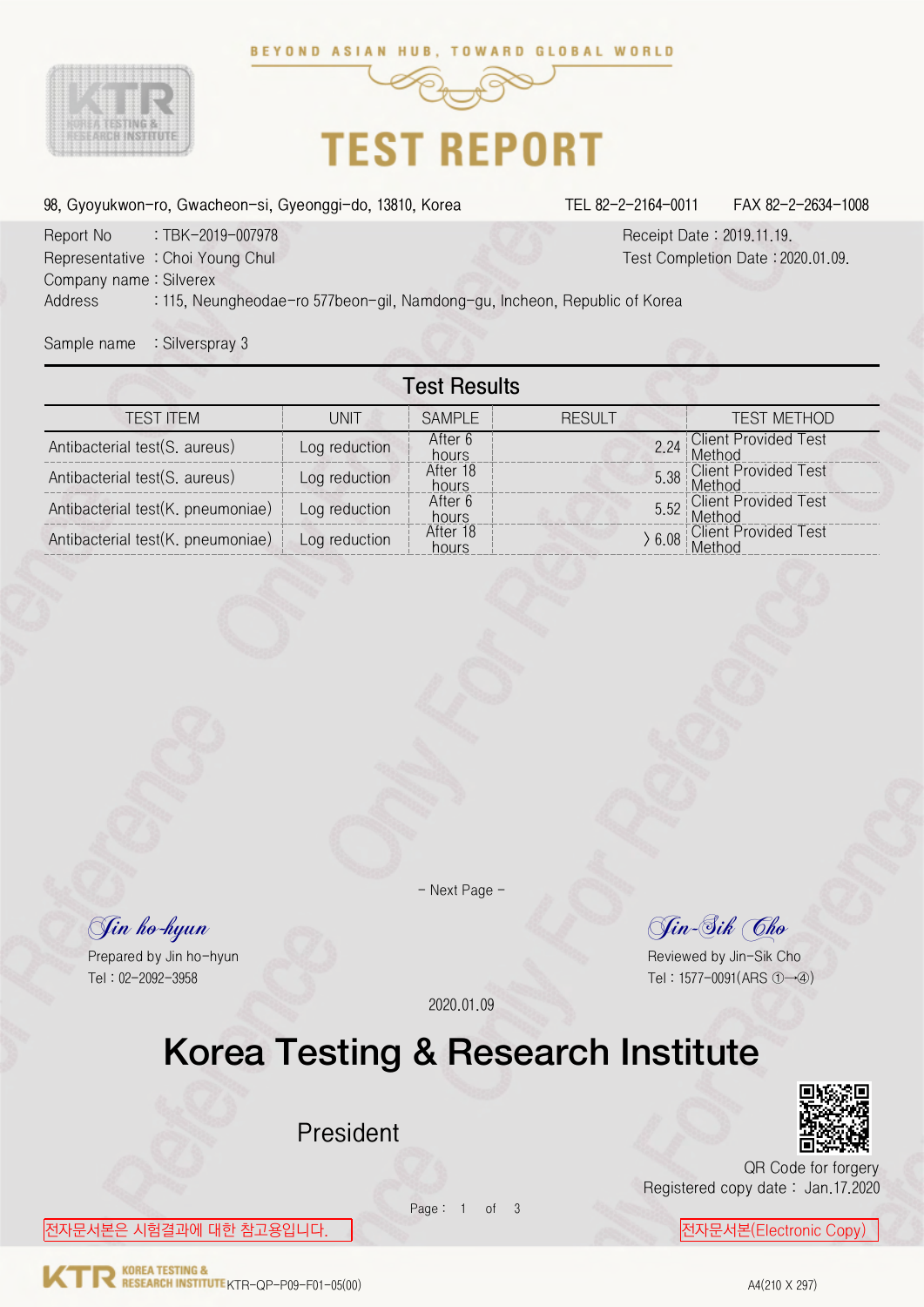



c

# **TEST REPORT**

| 98, Gyoyukwon-ro, Gwacheon-si, Gyeonggi-do, 13810, Korea                                                                                                                                                                                             | TEL 82-2-2164-0011<br>FAX 82-2-2634-1008                       |
|------------------------------------------------------------------------------------------------------------------------------------------------------------------------------------------------------------------------------------------------------|----------------------------------------------------------------|
| Report No<br>: TBK-2019-007978<br>Representative : Choi Young Chul<br>Company name: Silverex                                                                                                                                                         | Receipt Date: 2019.11.19.<br>Test Completion Date: 2020.01.09. |
| Address<br>: 115, Neungheodae-ro 577beon-gil, Namdong-gu, Incheon, Republic of Korea                                                                                                                                                                 |                                                                |
| : Silverspray 3<br>Sample name                                                                                                                                                                                                                       |                                                                |
| <b>Test Results</b>                                                                                                                                                                                                                                  |                                                                |
| <b>TEST ITEM</b><br><b>UNIT</b><br><b>SAMPLE</b>                                                                                                                                                                                                     | <b>RESULT</b><br><b>TEST METHOD</b>                            |
| * Test conditions<br>- 200 mL of the bacterial inoculum were filled in the test article and reacted for 6 hours and 18 hours                                                                                                                         |                                                                |
| ** Test strain<br>- Staphylococcus aureus ATCC 6538<br>- Klebsiella pneumoniae ATCC 4352                                                                                                                                                             |                                                                |
| Log reduction $(LR) = log(A) - log(B)$<br>$- A$ : log of viable bacteria after designated time in the control group<br>$- B$ : log of viable bacteria after designated time in the test group                                                        |                                                                |
| Interpretation of the results<br>- log reduction $\geq$ 1: $\geq$ 90 %<br>- log reduction $\geq$ 2: $\geq$ 99 %<br>- log reduction $\geq$ 3: $\geq$ 99.9 %<br>- log reduction $\geq 4$ : $\geq 99.99$ %<br>- log reduction $\geq$ 5: $\geq$ 99.999 % |                                                                |
| Attachment: Test report<br>- Usage of Report: QUALITY CONTROL                                                                                                                                                                                        |                                                                |
|                                                                                                                                                                                                                                                      |                                                                |
| - Next Page -                                                                                                                                                                                                                                        |                                                                |
| Jin ho-hyun                                                                                                                                                                                                                                          | Jin-Sik Cho                                                    |
| Prepared by Jin ho-hyun<br>Tel: 02-2092-3958                                                                                                                                                                                                         | Reviewed by Jin-Sik Cho                                        |
| 2020.01.09                                                                                                                                                                                                                                           | Tel: 1577-0091(ARS ①→④)                                        |
| Korea Testing & Research Institute                                                                                                                                                                                                                   |                                                                |
|                                                                                                                                                                                                                                                      |                                                                |
| President                                                                                                                                                                                                                                            |                                                                |
|                                                                                                                                                                                                                                                      | QR Code for forgery                                            |

Registered copy date : Jan.17.2020

Page: 2 of 3

전자문서본은 시험결과에 대한 참고용입니다. 전자문서본(Electronic Copy)